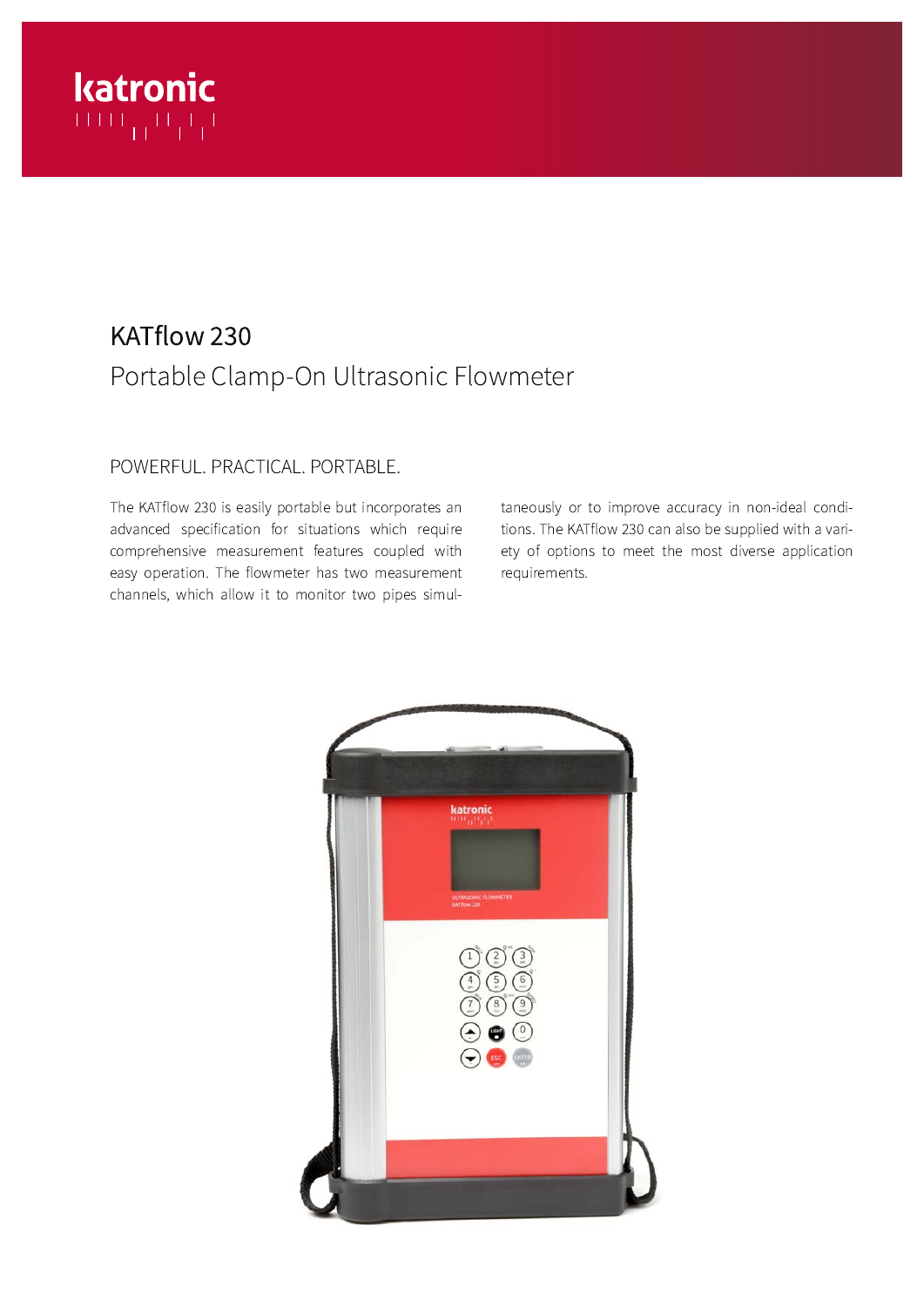# THE TECHNOLOGY BEHIND THE MEASUREMENT

The KATflow non-invasive flowmeters work on the transit time ultrasonic principle. This involves sending and receiving ultrasonic pulses from a pair of sensors and examining the time difference in the signal. Katronic uses clamp-on transducers that are mounted externally on the surface of the pipe and which generate pulses that pass through the pipe wall. The flowing liquid within causes time differences in the ultrasonic signals, which are then evaluated by the flowmeter to produce an accurate flow measurement.

The key principle of the method applied is that sound waves travelling with the flow will move faster than those travelling against it. The difference in the transit time of these signals is proportional to the flow velocity of the liquid and consequently the flow rate.

Since elements such as flow profile, type of liquid and pipe material will have an effect on the measurement, the flowmeter compensates for and adapts to changes in the medium in order to provide reliable results. The instruments can be used in a variety of locations, from measurements on submarines to installations on systems destined for use in space, and on process fluids as different as purified water in the pharmaceutical sector and toxic chemical effluent. The flowmeters will operate on various pipe materials and diameters over a range of 10 mm to 6,500 mm.



Sensors a and b work alternately to send and receive ultrasonic pulses. The sound waves ab travelling with the flow move faster than those travelling against it ba.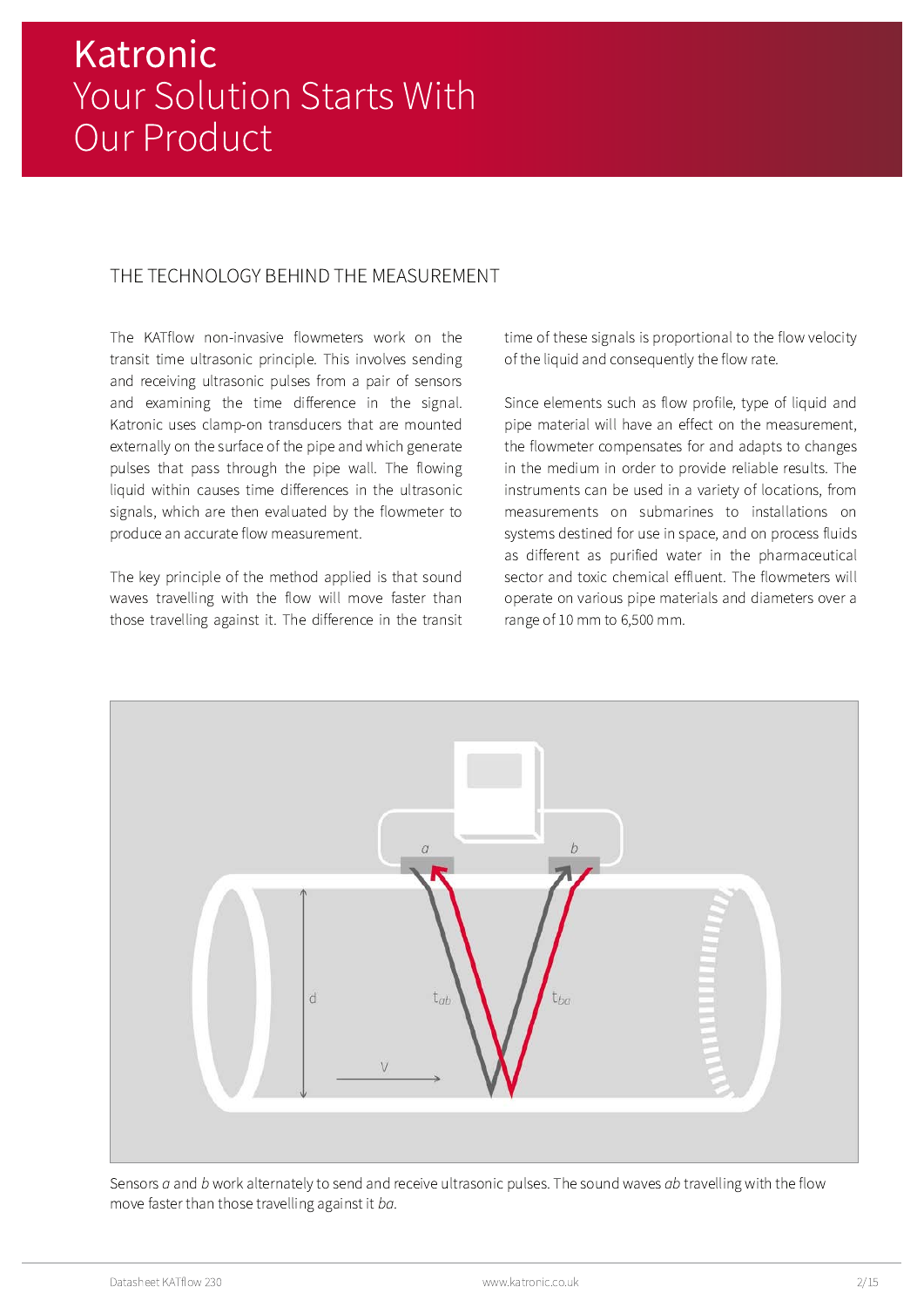

#### SPECIFICATION

- Pipe diameter range 10 mm to 6,500 mm
- Temperature range for sensors -30 °C to +250 °C (-22 °F to +482 °F)
- Robust IP 65 aluminium enclosure
- Selectable three-line LCD display and full keypad
- Battery life up to 24 hours with easily replaceable battery cartridge
- Measurement of two flows simultaneously

#### **FEATURES**

- Dual flow monitoring with sum, average, difference and maximum calculations
- PT100 inputs for heat quantity (thermal energy) measurement
- Process output options including current, open-collector, relay
- Large data logger and software for sampling and data transfer
- Stainless steel sensors, cable and connectors as standard

#### **ACCESSORIES**

- Available with crush-proof IP 67 transport case or lightweight soft case
- Expansion box for additional input or output configuration and special solutions
- Optional pipe wall thickness gauge
- Special waterproof solution available for harsh environmental conditions
- KATdata+ software for data evaluation

#### **APPLICATIONS**

- Heating, Ventilation and Air Conditioning (HVAC) measurements
- Large pipe measurement with two sensor pairs in 'X' configuration
- Temporary replacement of conventional in-line flowmeters
- Building surveys on large facilities
- Efficiency monitoring of heat exchangers

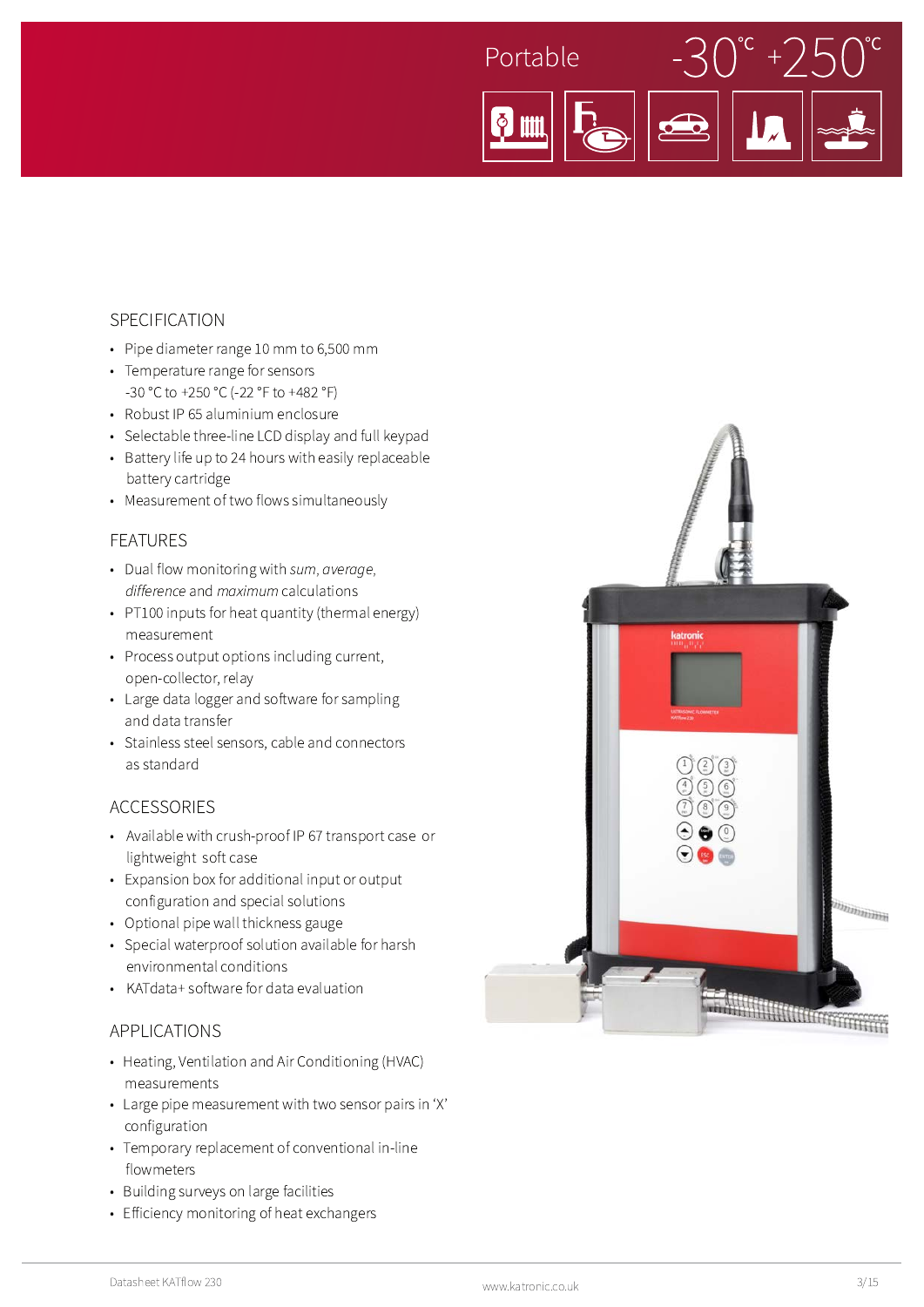# **FLOWMETER**

# Performance

| Measurement principle                     | Ultrasonic transit-time difference                                                                                          |
|-------------------------------------------|-----------------------------------------------------------------------------------------------------------------------------|
| Flow velocity range                       | $0.0125$ m/s                                                                                                                |
| Resolution                                | $0.25$ mm/s                                                                                                                 |
| Repeatability                             | 0.15 % of measured value, $\pm 0.015$ m/s                                                                                   |
| Accuracy                                  | Volume flow:<br>$\pm 1$ 3 % of measured value depending on application<br>±0.5 % of measured value with process calibration |
|                                           | Flow velocity (mean):<br>±0.5 % of measured value                                                                           |
| Turn down ratio                           | $1/100$ (equivalent to 0.25  25 m/s)                                                                                        |
| Measurement rate                          | 100 Hz (standard)                                                                                                           |
| Response time                             | 1 <sup>5</sup>                                                                                                              |
| Damping of displayed value                | 0  99 s (selectable by user)                                                                                                |
| Gaseous and solid content of liquid media | $\leq$ 10 % of volume                                                                                                       |

# $\overline{\text{Images}}$



#### KATflow 230 (dimensions in mm)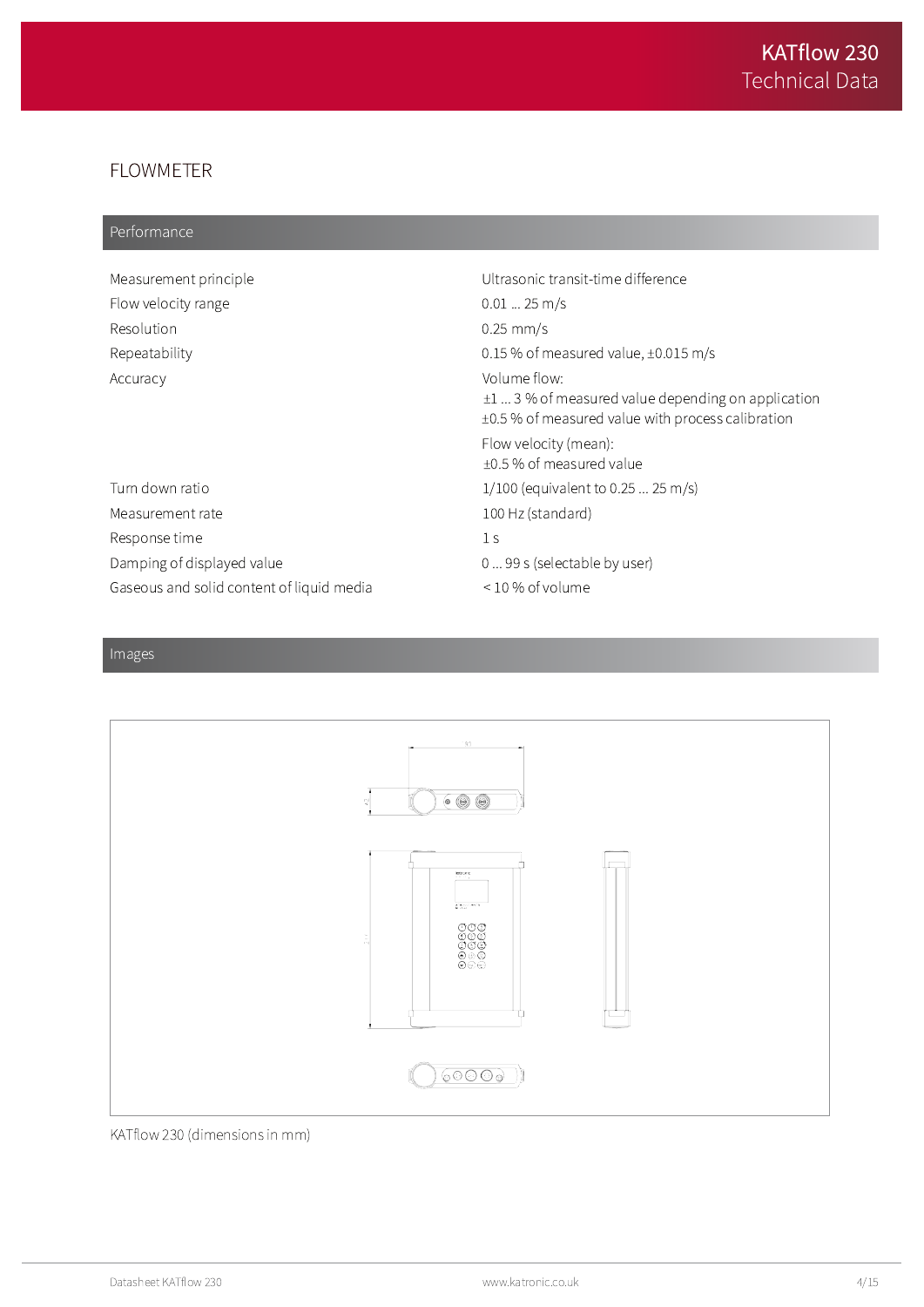#### General

| Enclosure type        | Portable                                                                                                                                                           |
|-----------------------|--------------------------------------------------------------------------------------------------------------------------------------------------------------------|
| Degree of protection  | IP 65 according to EN 60529                                                                                                                                        |
| Operating temperature | $-10+60$ °C $(+14+140$ °F)                                                                                                                                         |
| Housing material      | Extruded aluminium, AI MG Si 0.5, lids die-cast zinc alloy<br>GD-Zn AL 4 CU 1                                                                                      |
| Measurement channels  | $1$ or $2$                                                                                                                                                         |
| Calculation functions | Average, difference, sum, maximum (dual-channel use only)                                                                                                          |
| Power supply          | Internal rechargeable batteries: 8 x NiMH AA 2850 mAh<br>Power adapter: 100  240 V AC input, 9 V DC output<br>External battery pack: 12 V 105 Ah, 25 kg (optional) |
| Operating time        | Up to 24 h with fully charged internal batteries                                                                                                                   |
| Display               | LCD graphic display, 128 x 64 dots, backlit                                                                                                                        |
| Dimensions            | 266 (h) x 168 (w) x 37 (d) mm                                                                                                                                      |
| Weight                | Approx. 2.0 kg                                                                                                                                                     |
| Power consumption     | < 5 W                                                                                                                                                              |
| Operating languages   | English, French, German, Dutch, Spanish, Italian,<br>Russian, Czech, Turkish, Romanian (others on request)                                                         |

#### Communication

Type Transmitted data

RS 232, USB cable (optional) Measured and totalised value, parameter set and configuration, logged data

#### Images



KATflow 230 in crush-proof IP 67 transport case



KATflow 230 in operation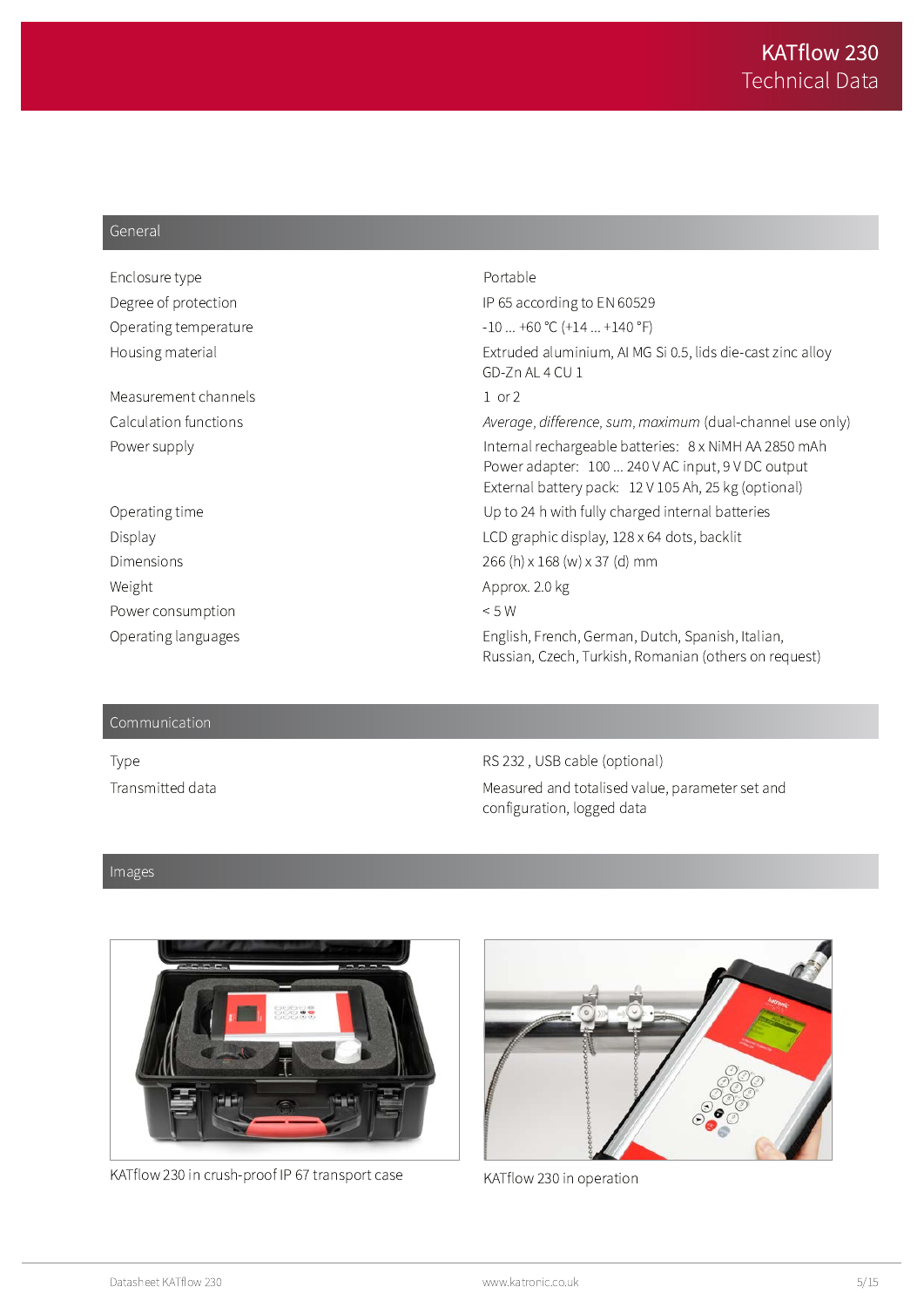| Internal data logger                                |                                                                                                                                                                                                                        |
|-----------------------------------------------------|------------------------------------------------------------------------------------------------------------------------------------------------------------------------------------------------------------------------|
| Storage capacity                                    | Approx. 30,000 measurements (each comprising up to<br>10 selectable measurement units), logger size 5 MB<br>Approx. 100,000 measurements (each comprising up to<br>10 selectable measurement units), logger size 16 MB |
| Logged data                                         | All measured and totalised values, parameter sets                                                                                                                                                                      |
| KATdata+ software                                   |                                                                                                                                                                                                                        |
| Functionality                                       | Download of measured values/parameter sets, graphical<br>presentation, list format, export to third party software,<br>online transfer of measured data                                                                |
| Operating systems                                   | Windows 8, 7, Vista, XP, NT, 2000<br>Linux                                                                                                                                                                             |
| Quantity and units of measurement                   |                                                                                                                                                                                                                        |
| Volumetric flow rate                                | $m^3/h$ , m $^3/m$ in, m $^3/s$ , l/h, l/min, l/s<br>USgal/h (US gallons per hour), USgal/min, USgal/s<br>bbl/d (barrels per day), bbl/h, bbl/min                                                                      |
| Flow velocity                                       | m/s, ft/s, inch/s                                                                                                                                                                                                      |
| Mass flow rate                                      | g/s, t/h, kg/h, kg/min                                                                                                                                                                                                 |
| Volume                                              | $m3$ , I, gal (US gallons), bbl                                                                                                                                                                                        |
| Mass                                                | g, kg, t                                                                                                                                                                                                               |
| Heat flow                                           | W, kW, MW (with heat quantity measurement option)                                                                                                                                                                      |
| Heat quantity<br>Temperature                        | J, kJ, kW/h (with heat quantity measurement option)<br>°C (with heat quantity measurement option)                                                                                                                      |
| Process inputs (galvanically isolated)              |                                                                                                                                                                                                                        |
| Temperature                                         | PT100 (clamp-on sensors), three- or four-wire circuit,<br>measurement range: -30  +250 °C (-22  +482 °F),<br>resolution: 0.1 K, accuracy: ±0.2 K (two or four inputs available)                                        |
| Process outputs* (galvanically isolated)            |                                                                                                                                                                                                                        |
| Current                                             | 0/4  20 mA active ( $R_{load}$ < 500 $\Omega$ ), 16 bit resolution,<br>$U = 30$ V, accuracy: 0.1%                                                                                                                      |
| Digital open-collector                              | Value: 0.01  1000/unit, width: 1  990 ms,<br>$U = 24 V, I_{max} = 4 mA$                                                                                                                                                |
| Digital relay                                       | Form A SPST (NO), $U = 48 V$ , $I_{max} = 250 mA$                                                                                                                                                                      |
| * Further process outputs available on application. |                                                                                                                                                                                                                        |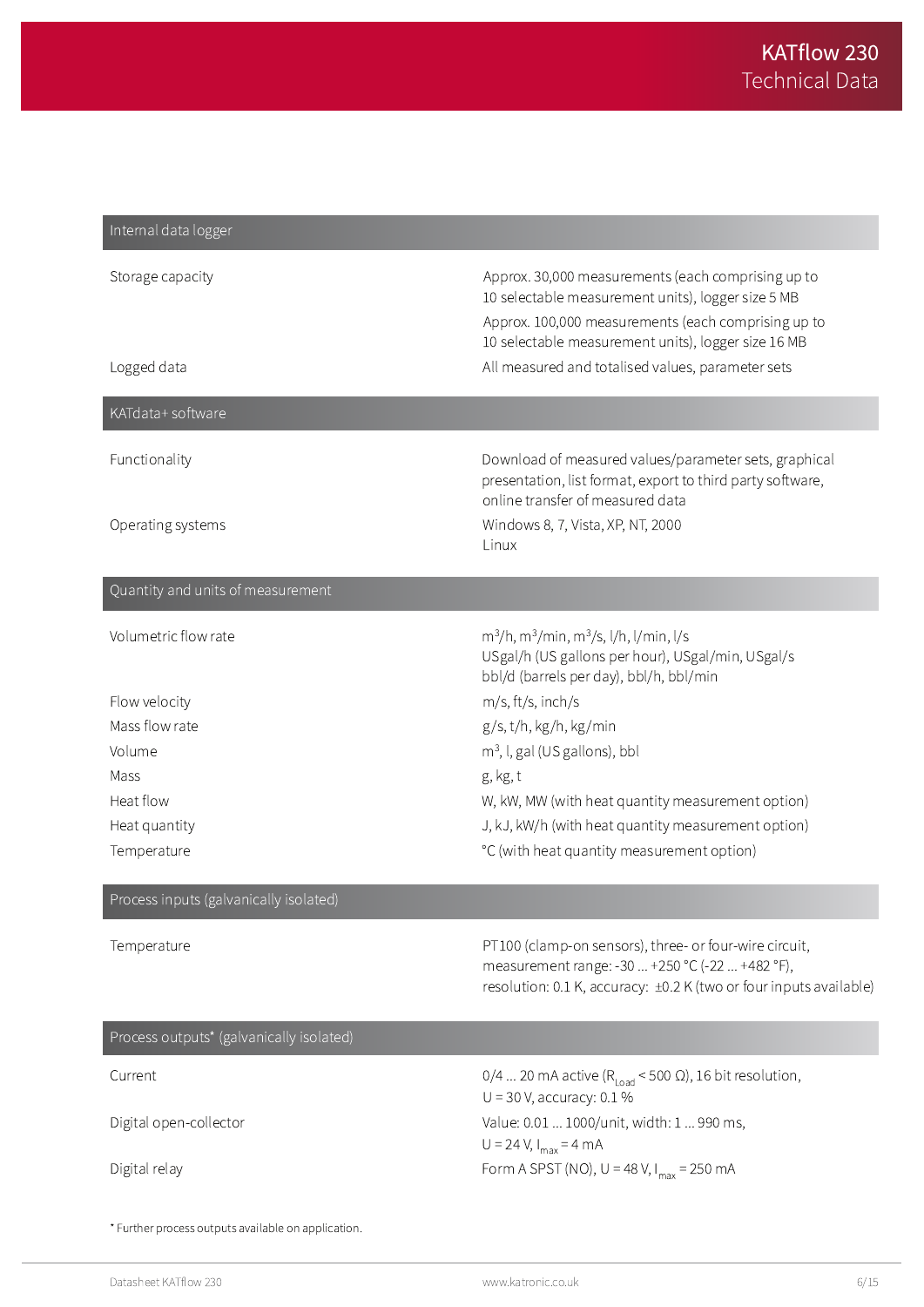# TRANSDUCERS

#### K1L, K1N, K1E

Pipe diameter range that the same state of the state of the state of the S0 ... 3,000 mm for type K1N/E 50 ... 6,500 mm for type K1L Dimensions of sensor heads  $(60(h) \times 30(W) \times 34(d) \text{ mm})$ Material of sensor heads and the sensor heads and the sensor of the sensor  $\alpha$  is  $\alpha$  is  $\alpha$  is  $\alpha$  is  $\alpha$  is  $\alpha$  is  $\alpha$  is  $\alpha$  is  $\alpha$  is  $\alpha$  is  $\alpha$  is  $\alpha$  is  $\alpha$  is  $\alpha$  is  $\alpha$  is  $\alpha$  is  $\alpha$  is  $\alpha$  is  $\alpha$ Material of cable conduits Type K1L: PVC Type K1N/E: Stainless steel Temperature range and the state of the state of the Type K1L: .1L: -30 ... +80 °C (-22 ... +176 °F) Type K1N: .1N: -30 ... +130 °C (-22 ... +266 °F) Type K1E: .1E: -30 ... +250 °C (-22 ... +482 °F) (for short periods up to +300 °C (+572°F)) Degree of protection **Example 20** 1980 IP 66 according to EN 60529 (IP 67 and IP 68 on request) Standard cable lengths Type K1L:  $5.0<sub>m</sub>$ Type K1N/E: 4.0 m

#### Images



#### K1N/E transducers





K1L transducers and the set of the SAT MOST METAL STATE CONTROL CONTROL CONTROL CONNECTION METAL STATE STATE S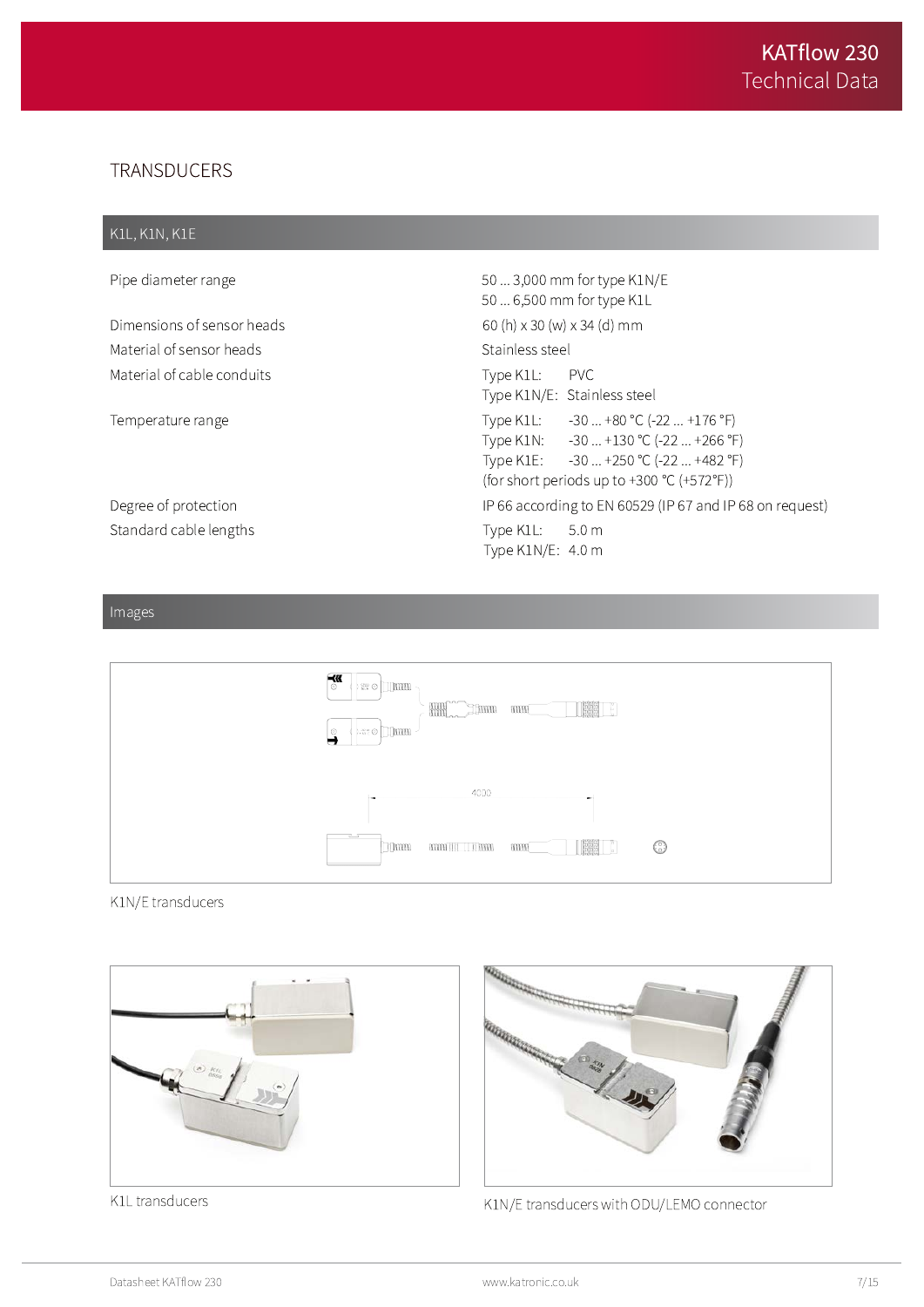#### K4L, K4N, K4E

| Pipe diameter range        | 10  250 mm for type K4N/E<br>10  250 mm for type K4L                                                                                                                  |
|----------------------------|-----------------------------------------------------------------------------------------------------------------------------------------------------------------------|
| Dimensions of sensor heads | 43 (h) $\times$ 18 (w) $\times$ 22 (d) mm                                                                                                                             |
| Material of sensor heads   | Stainless steel                                                                                                                                                       |
| Material of cable conduits | Type K4L: PVC<br>Type K4N/E: Stainless steel                                                                                                                          |
| Temperature range          | Type K4L: -30  +80 °C (-22  +176 °F)<br>Type K4N: -30  +130 °C (-22  +266 °F)<br>Type K4E: -30  +250 °C (-22  +482 °F)<br>(for short periods up to +300 °C (+572 °F)) |
| Degree of protection       | IP 66 according to EN 60529 (IP 67 and IP 68 on request)                                                                                                              |
| Standard cable lengths     | Type K4L: 5.0 m<br>Type K4N/E: 2.5 m                                                                                                                                  |

# Images



#### K4N/E transducers



K4L transducers



K4N/E transducers with ODU/LEMO connector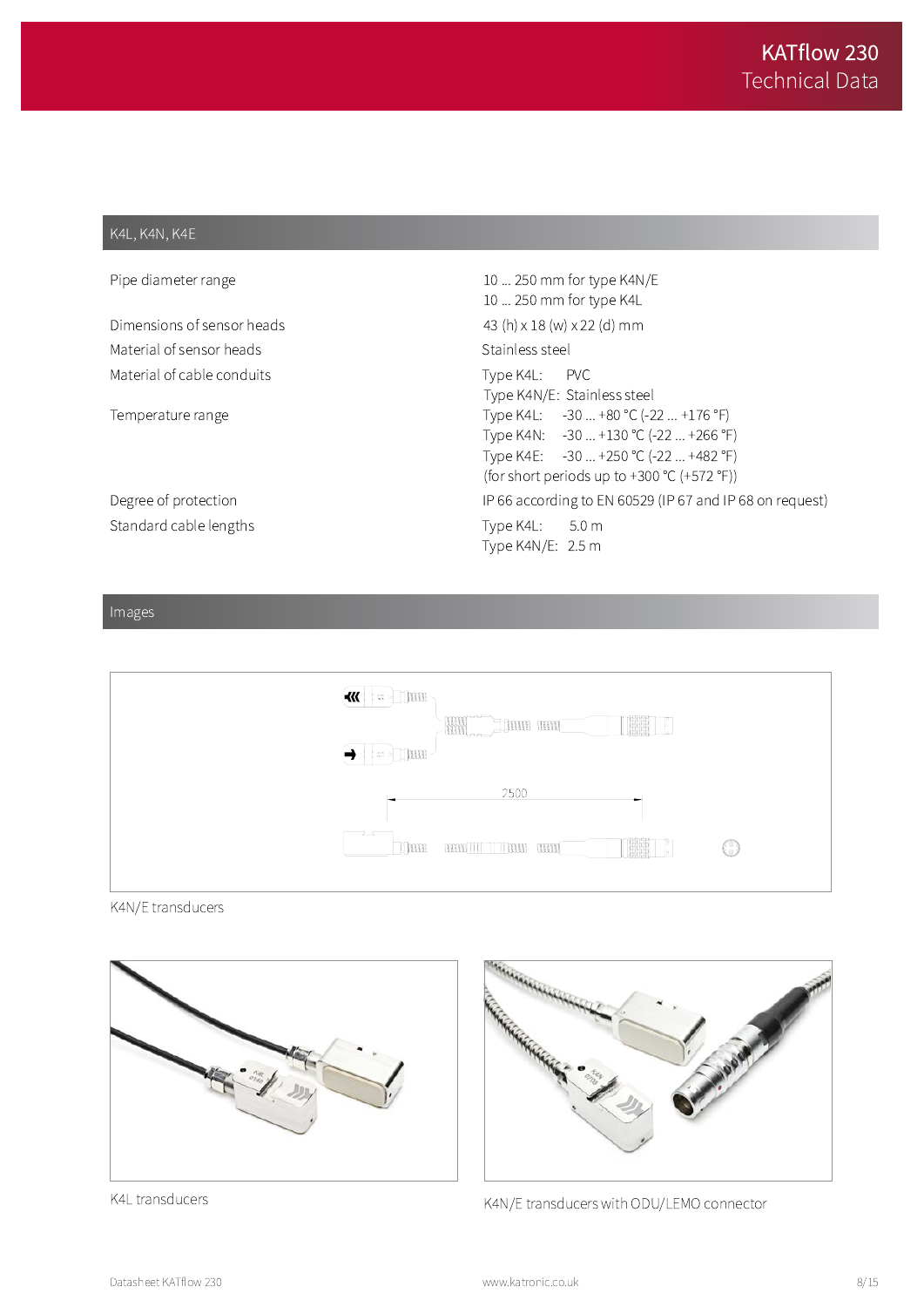# TRANSDUCER MOUNTING ACCESSORIES

#### General

Diameter range and mounting types

Clamping set (metal strap with screw), stainless steel: DN 10 ... 40 Clips and chains, chain length 1 m, stainless steel: DN 15 ... 310 Clips and chains, chain length 2 m, stainless steel: DN 25 ... 600 Clips and chains, chain length  $4 \text{ m} (2 \times 2 \text{ m})$ , stainless steel: DN 25 ... 1,200 Textile tension straps, up to 15 m in length: DN 1,000 ... 3,000 (6,500)

Images



Mounting clip and chains for use with portable flowmeter



Mounting clip



Transducers mounted using chains and clips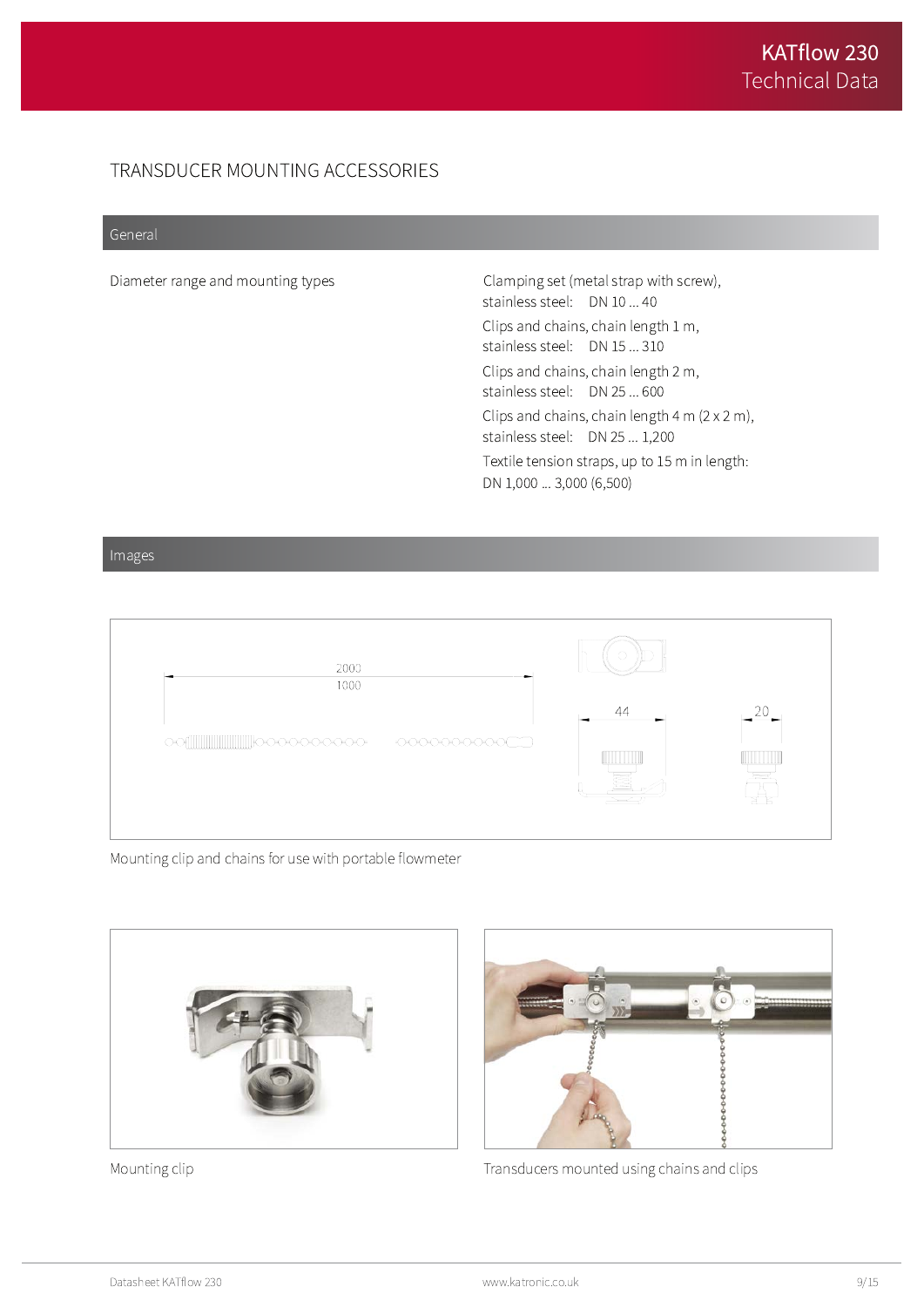#### General

Diameter range and mounting types

Mounting fixture for flexible hoses

Mounting fixture, rail and magnets (for type K4): DN 10 ... 250

Mounting fixture, rail and magnets (for type K1): DN 50 ... 3,000

Custom made mounting bracket, stainless steel (available on request)

#### Images



Mounting fixture, rail and magnets



Mounting fixture, rail and magnets



Example of mounting fixture for flexible hoses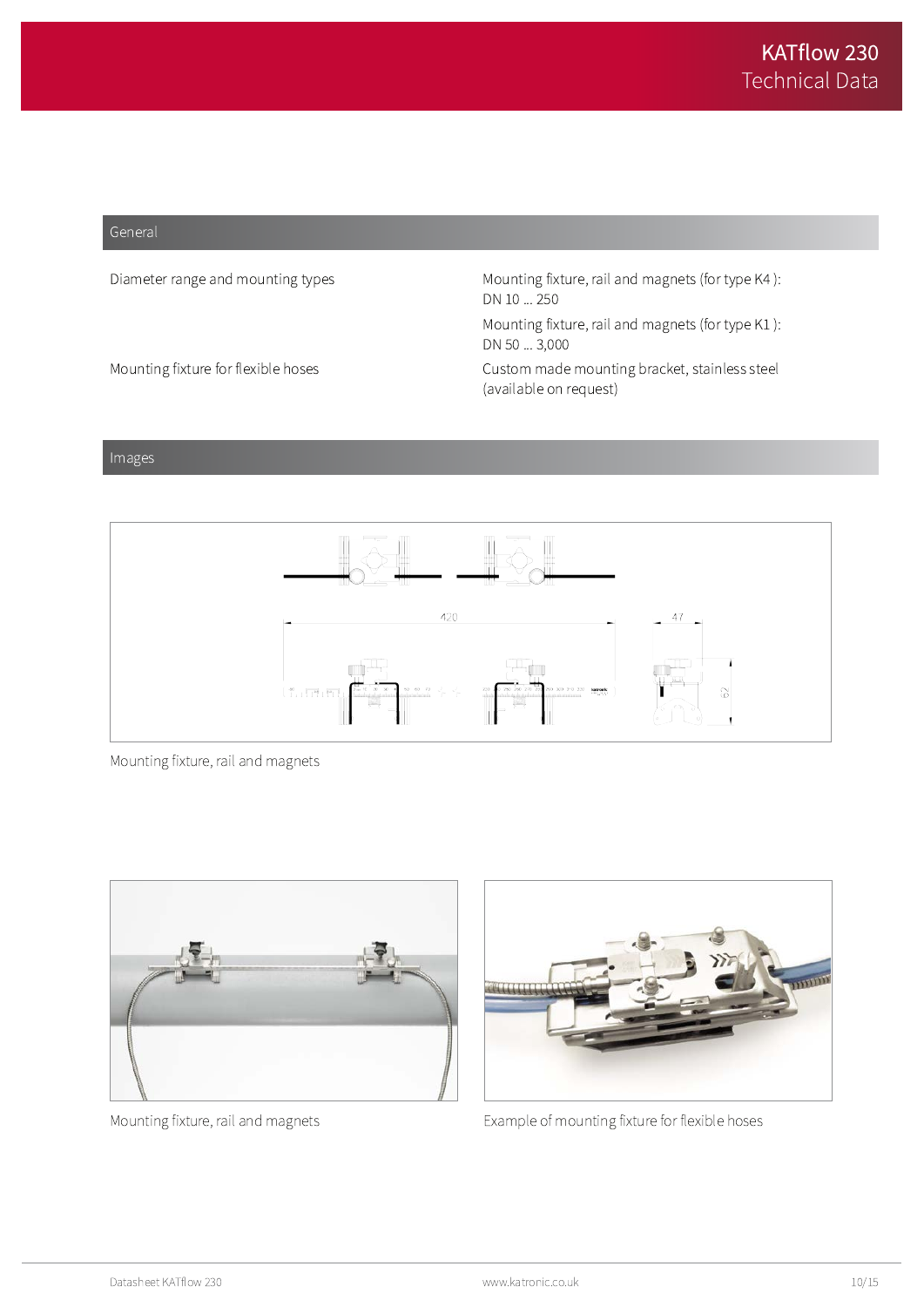# PT100 CLAMP-ON SENSORS

#### General

| Type                       | PT100 (clamp-on sensors)                                               |
|----------------------------|------------------------------------------------------------------------|
| Measurement range          | $-30$ $+250$ °C ( $-22$ $+482$ °F)                                     |
| <b>Circuits</b>            | 4-wire                                                                 |
| Accuracy T                 | $\pm (0.15 \degree C + 2 \times 10^{-3} \times T \degree C)$ , class A |
| Accuracy $\Delta T$        | $\leq$ 0.1 K (3 K < $\Delta$ T < 6 K) corresponding to EN 1434-1       |
| Response time              | 50 <sub>S</sub>                                                        |
| Dimensions of sensor heads | $20(h) \times 15(W) \times 15(d)$ mm                                   |
| Material of sensor heads   | Aluminium                                                              |
| Material of cable jacket   | <b>PTFE</b>                                                            |
| Cable length               | 3.0 <sub>m</sub>                                                       |

#### Images



PT100 transducer



PT100 transducer fixed to pipe



KATflow 230 with PT100 transducer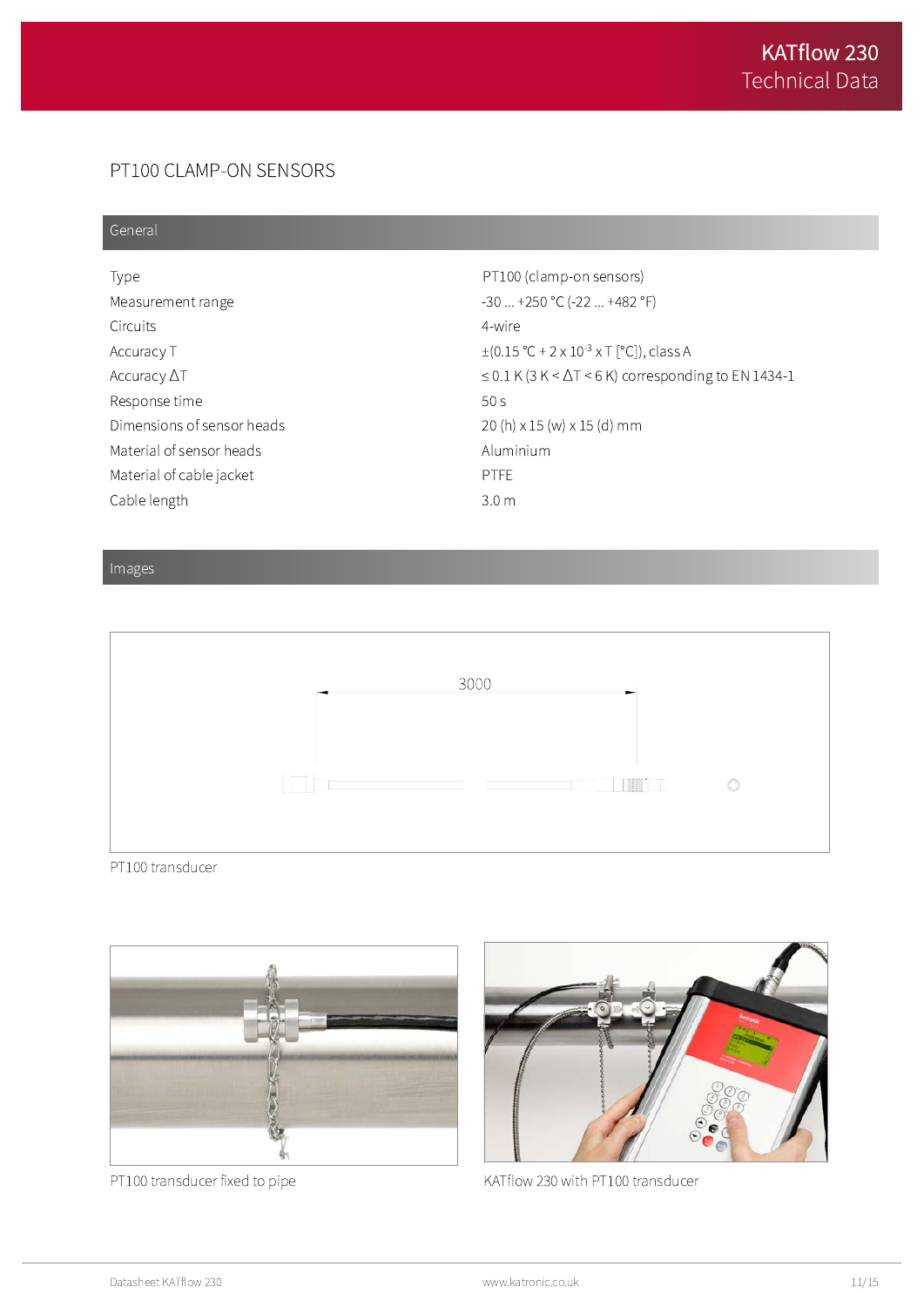# WALL THICKNESS GAUGES (OPTIONAL)

# Wall thickness gauge NT

| Temperature range | $-20$ $+100$ °C (-4 $+212$ °F) |
|-------------------|--------------------------------|
| Measuring range   | $1.0200$ mm                    |
| Resolution        | $0.01 \,\mathrm{mm}$           |
| Linearity         | $0.1 \text{ mm}$               |
| Cable length      | 1.5m                           |

# Wall thickness gauge HT

| Temperature range | $0+500$ °C (+32  +932 °F) |
|-------------------|---------------------------|
| Measuring range   | $1.0200$ mm               |
| Resolution        | $0.01 \, \mathrm{mm}$     |
| Linearity         | $0.1 \text{ mm}$          |
| Cable length      | 1.5 <sub>m</sub>          |

# Images



Wall thickness gauge NT



Wall thickness gauge NT in use



Wall thickness gauge HT in use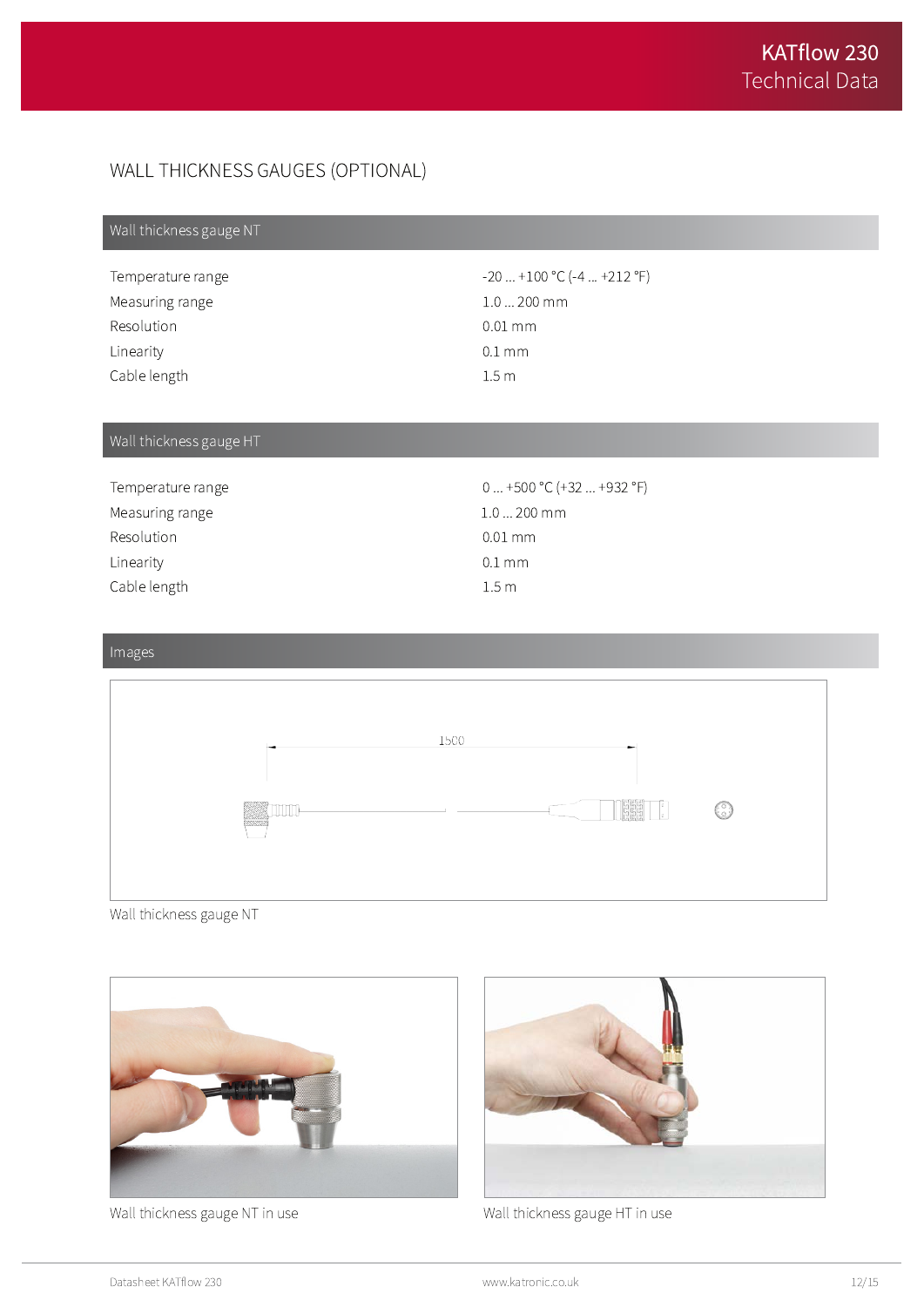# TRANSPORT ACCESSORIES

# Crush-proof transport case

Dimensions (external) Weight (empty) Degree of protection Outside material Inside material

190 (h) x 480 (w) x 385 (d) mm 3.71 kg IP 67 according to EN 60529 Polypropylene/resin compound High-density polyurethane foam

#### Soft transport case

Dimensions (external) Weight (empty) Degree of protection Outside material Inside material

175 (h) x 450 (w) x 320 (d) mm 750 g No IP rating Nylon Nylon

#### Images



Crush-proof IP 67 transport case



KATflow 230 soft transport case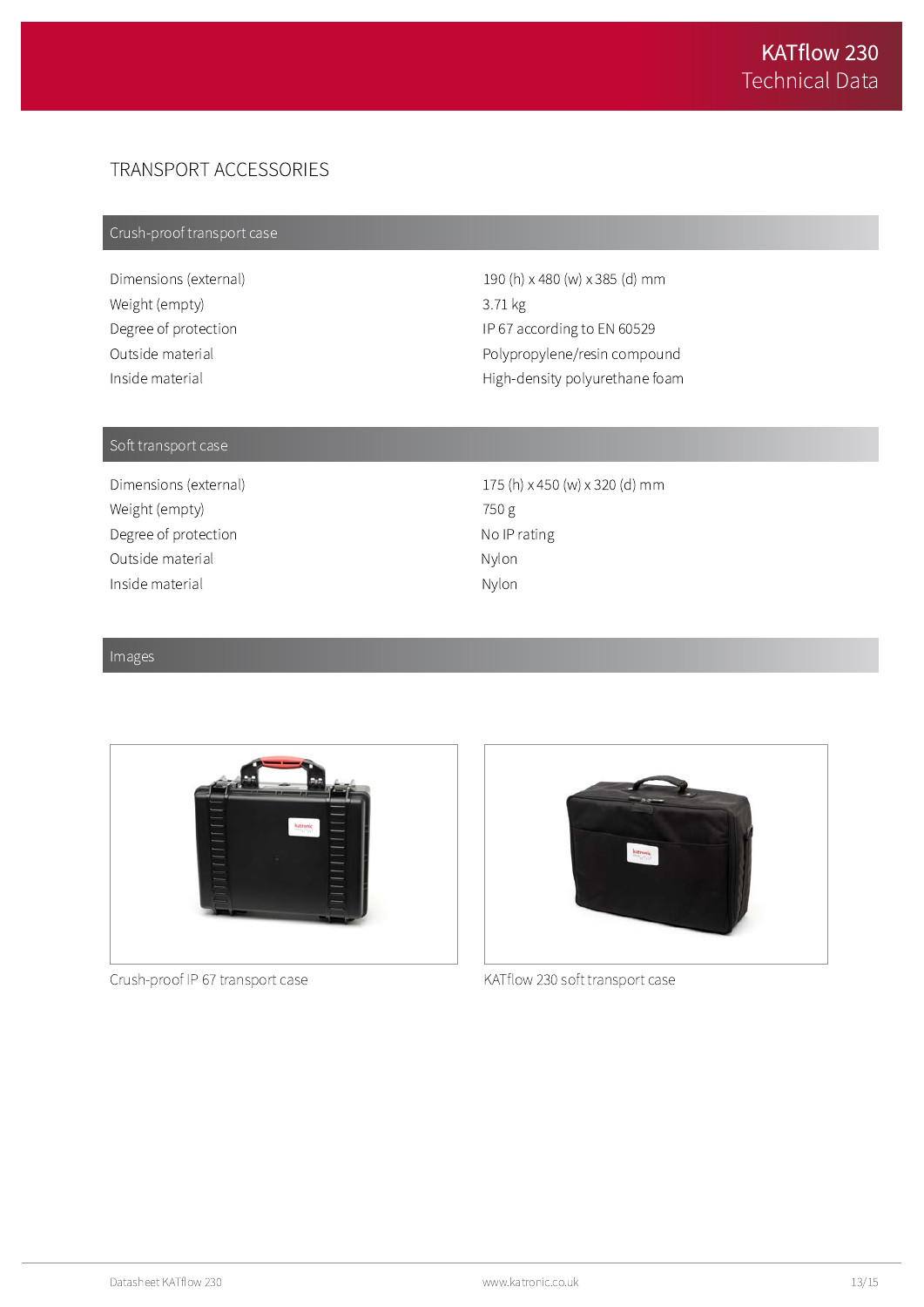# FLOWMETER AND ACCESSORIES

| <b>KF 230</b> |                                           | KATflow 230, serial interface RS 232, operating instructions |                                                                                            |                                  |                          |              |          |                                                                                                          |  |  |
|---------------|-------------------------------------------|--------------------------------------------------------------|--------------------------------------------------------------------------------------------|----------------------------------|--------------------------|--------------|----------|----------------------------------------------------------------------------------------------------------|--|--|
|               |                                           | Configuration                                                |                                                                                            |                                  |                          |              |          |                                                                                                          |  |  |
|               |                                           |                                                              |                                                                                            | 0 Basic unit without accessories |                          |              |          |                                                                                                          |  |  |
|               | 1                                         |                                                              | With crush-proof transport case IP 67, power adapter/battery charging unit, measuring tape |                                  |                          |              |          |                                                                                                          |  |  |
|               | $\mathbf{2}$                              |                                                              | With soft case, power adapter/battery charging unit, measuring tape                        |                                  |                          |              |          |                                                                                                          |  |  |
|               | Number of measurement channels            |                                                              |                                                                                            |                                  |                          |              |          |                                                                                                          |  |  |
|               |                                           | 1 1 measurement channel                                      |                                                                                            |                                  |                          |              |          |                                                                                                          |  |  |
|               | 2 2 measurement channels<br>Internal code |                                                              |                                                                                            |                                  |                          |              |          |                                                                                                          |  |  |
|               |                                           |                                                              |                                                                                            |                                  |                          |              |          |                                                                                                          |  |  |
|               |                                           | 03 Internal code                                             |                                                                                            |                                  |                          |              |          |                                                                                                          |  |  |
|               | Power adapter                             |                                                              |                                                                                            |                                  |                          |              |          |                                                                                                          |  |  |
|               |                                           | $\mathbf{0}$                                                 |                                                                                            | Without                          |                          |              |          |                                                                                                          |  |  |
|               |                                           | $\mathbf{1}$                                                 | <b>UK</b>                                                                                  |                                  |                          |              |          |                                                                                                          |  |  |
|               | US<br>2                                   |                                                              |                                                                                            |                                  |                          |              |          |                                                                                                          |  |  |
|               |                                           | 3<br>Europe                                                  |                                                                                            |                                  |                          |              |          |                                                                                                          |  |  |
|               |                                           | 4                                                            |                                                                                            | Australia                        |                          |              |          |                                                                                                          |  |  |
|               |                                           | Z.                                                           |                                                                                            |                                  | Special (please specify) |              |          |                                                                                                          |  |  |
|               |                                           |                                                              |                                                                                            |                                  | Degree of protection     |              |          |                                                                                                          |  |  |
|               |                                           |                                                              | 1                                                                                          |                                  | IP 65 (standard)         |              |          |                                                                                                          |  |  |
|               |                                           |                                                              | $\mathbf{2}^{\prime}$<br>Ζ                                                                 |                                  | Special (please specify) |              |          | IP 67 (transport case with external transducer connections)                                              |  |  |
|               |                                           |                                                              |                                                                                            |                                  |                          |              |          | Process inputs/outputs (select a maximum of 4 slots)                                                     |  |  |
|               |                                           |                                                              |                                                                                            | N                                | Without                  |              |          |                                                                                                          |  |  |
|               |                                           |                                                              |                                                                                            | С                                |                          |              |          | Current output, 0/4  20 mA, active (source)                                                              |  |  |
|               |                                           |                                                              |                                                                                            | D                                |                          |              |          | Digital output, Open-Collector (pulse)                                                                   |  |  |
|               |                                           |                                                              |                                                                                            | R                                | Digital output, relay    |              |          |                                                                                                          |  |  |
|               |                                           |                                                              |                                                                                            | ΑA                               |                          |              |          | $2 \times$ PT100 input for 1-channel heat quantity measurement (select HQM function no. 1) <sup>1)</sup> |  |  |
|               |                                           |                                                              |                                                                                            | aaaa                             |                          |              |          | 4 x PT100 input for 2-channel heat quantity measurement (select HQM function no. 2) <sup>1)</sup>        |  |  |
|               |                                           |                                                              |                                                                                            | Ζ                                | Special (please specify) |              |          |                                                                                                          |  |  |
|               |                                           |                                                              |                                                                                            |                                  | Internal data logger     |              |          |                                                                                                          |  |  |
|               |                                           |                                                              |                                                                                            |                                  | Without<br>0             |              |          |                                                                                                          |  |  |
|               |                                           |                                                              |                                                                                            |                                  | 1                        |              |          | 30,000 measurements, KATdata+ download software, RS 232 cable                                            |  |  |
|               |                                           |                                                              |                                                                                            |                                  | $\overline{2}$           |              |          | 30,000 measurements, KATdata+ download software, USB cable                                               |  |  |
|               |                                           |                                                              |                                                                                            |                                  | 3                        |              |          | 100,000 measurements, KATdata+ download software, RS 232 cable                                           |  |  |
|               |                                           |                                                              |                                                                                            |                                  | $\overline{4}$           |              |          | 100,000 measurements, KATdata+ download software, USB cable                                              |  |  |
|               |                                           |                                                              |                                                                                            |                                  |                          |              |          | Wall thickness measurement                                                                               |  |  |
|               |                                           |                                                              |                                                                                            |                                  | $\mathbf{0}$             | Without      |          |                                                                                                          |  |  |
|               |                                           |                                                              |                                                                                            |                                  | 2                        |              |          | Wall thickness gauge NT                                                                                  |  |  |
|               |                                           |                                                              |                                                                                            |                                  | 3                        |              |          | Wall thickness gauge HT                                                                                  |  |  |
|               |                                           |                                                              |                                                                                            |                                  |                          |              |          | Heat quantity measurement (HQM) <sup>1)</sup>                                                            |  |  |
|               |                                           |                                                              |                                                                                            |                                  |                          | 0 Without    |          | With HQM incl. 2 x PT100 sensors                                                                         |  |  |
|               |                                           |                                                              |                                                                                            |                                  |                          | $\mathbf{1}$ |          |                                                                                                          |  |  |
|               |                                           |                                                              |                                                                                            |                                  |                          |              |          | 2 With HQM incl. 4 x PT100 sensors<br>Sound velocity output (SVO) <sup>2)</sup>                          |  |  |
|               |                                           |                                                              |                                                                                            |                                  |                          | $\theta$     | Without  |                                                                                                          |  |  |
|               |                                           |                                                              |                                                                                            |                                  |                          | 1            | With SVO |                                                                                                          |  |  |
|               |                                           |                                                              |                                                                                            |                                  |                          |              |          | Optional items                                                                                           |  |  |
|               |                                           |                                                              |                                                                                            |                                  |                          |              |          | Without (leave space blank)                                                                              |  |  |
|               |                                           |                                                              |                                                                                            |                                  |                          |              | BA       | Spare battery set and external battery charging unit                                                     |  |  |
|               |                                           |                                                              |                                                                                            |                                  |                          |              | BP       | External battery pack for long-term power supply                                                         |  |  |
|               |                                           |                                                              |                                                                                            |                                  |                          |              | Z        | Special (please specify)                                                                                 |  |  |
|               |                                           |                                                              |                                                                                            |                                  |                          |              |          |                                                                                                          |  |  |

#### **KF 230** -  $1 - 1 - 03 - 1 - 1 - C$  -  $2 - 1 - 0 - 0$  / (example configuration)

The configuration is customised by choosing from the above-listed options and is expressed by the resulting code at the bottom of the table.

1) For contactless measurement of thermal energy consumption (for one or two circuits).

2) For contactless product recognition and interface detection.